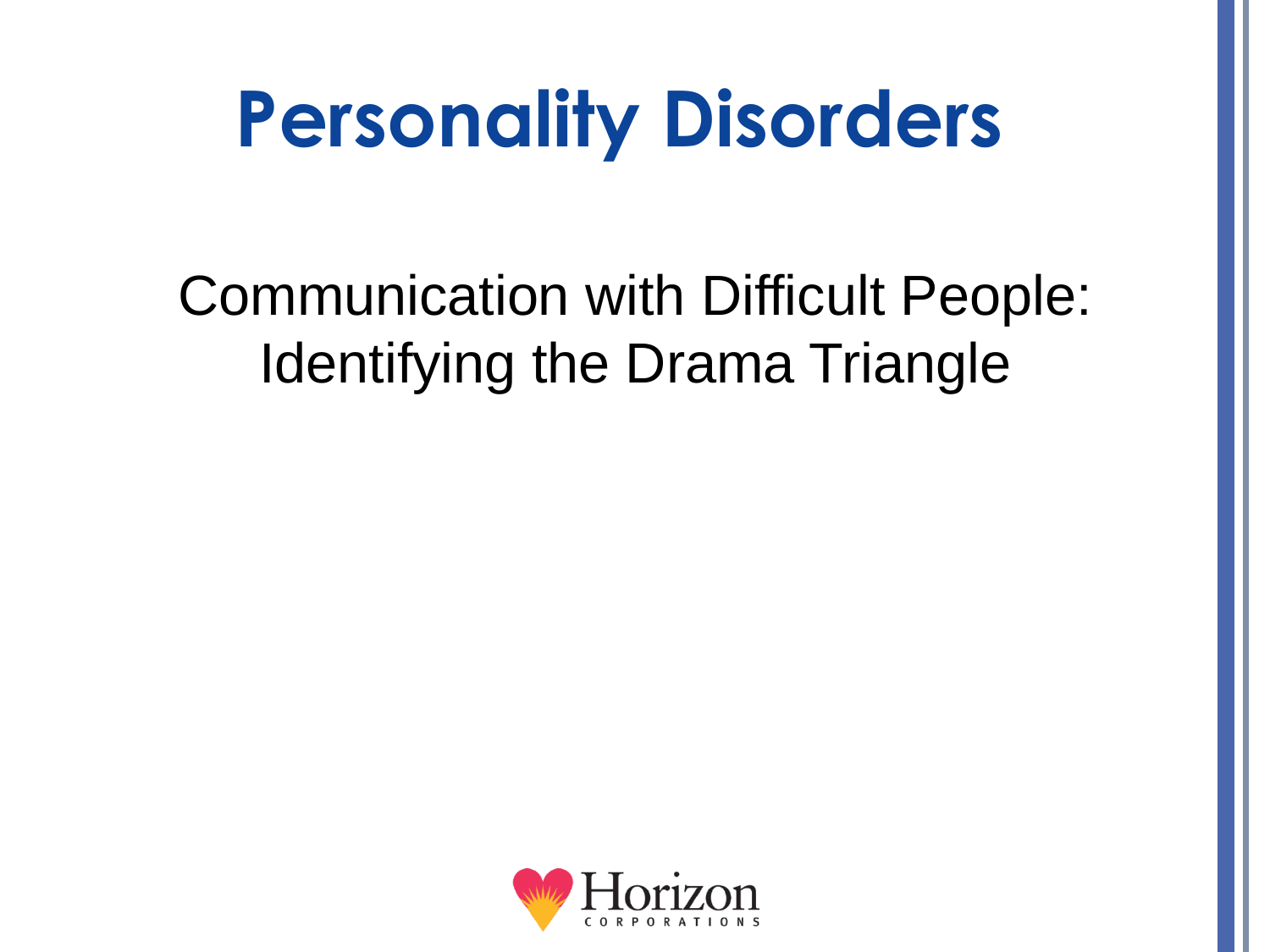# **Definition**

- What is a personality?
- Many definitions from many theorists (Adler, Allport, Cattell, Freud, Jung, etc.)
- Common threads: identifiable patterns of behaviors that result from internal processes designed to enable coping with life; unique but categorizable

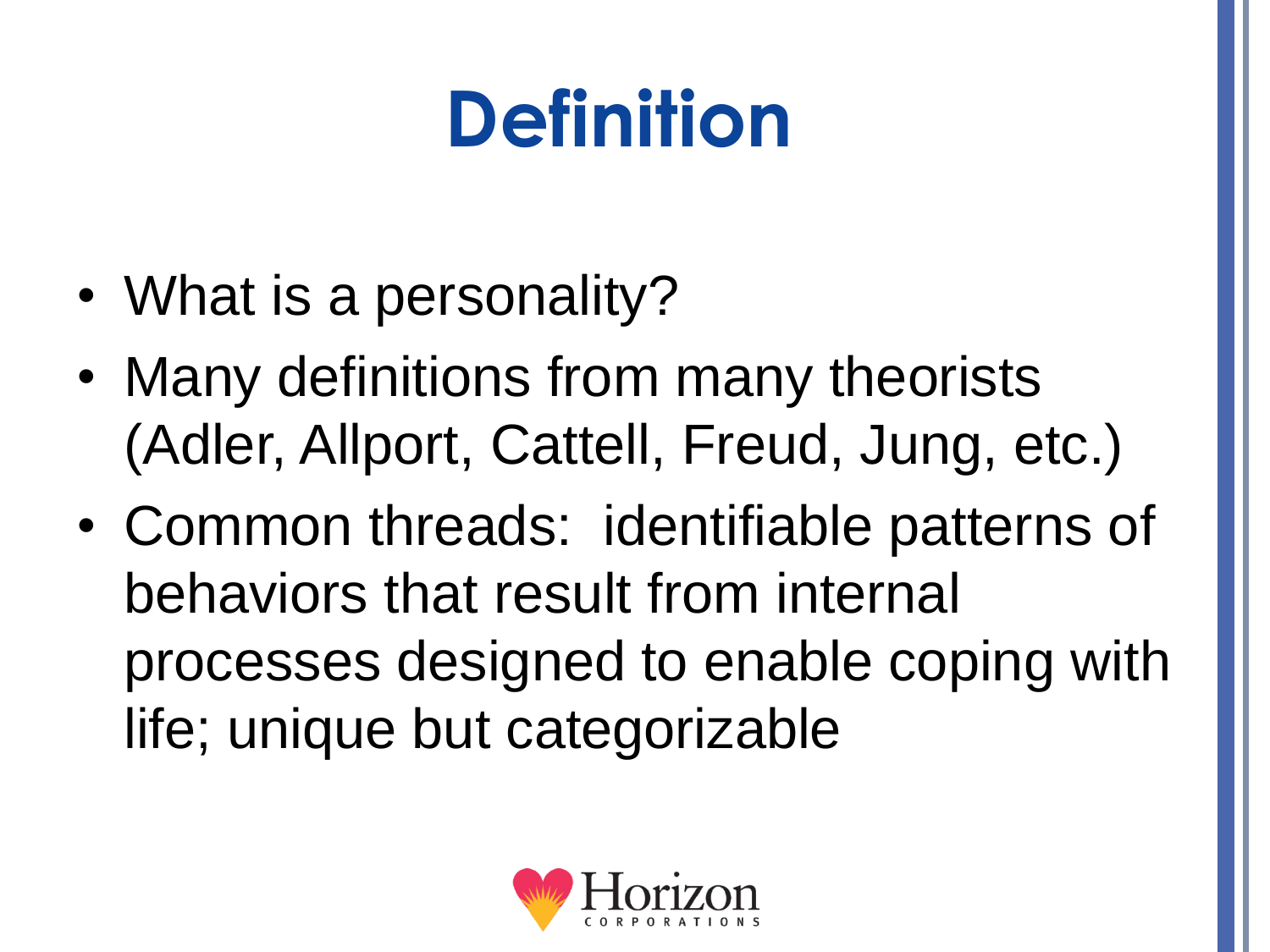### **What is a personality "disorder"?**

- DSM criteria:
	- Pattern of experience or behavior that deviates from cultural norms manifested in at least 2: cognition, affectivity, interpersonal functioning, impulse control
	- Inflexible, pervasive, broad; causes distress and/or functional limits; longstanding starting in childhood

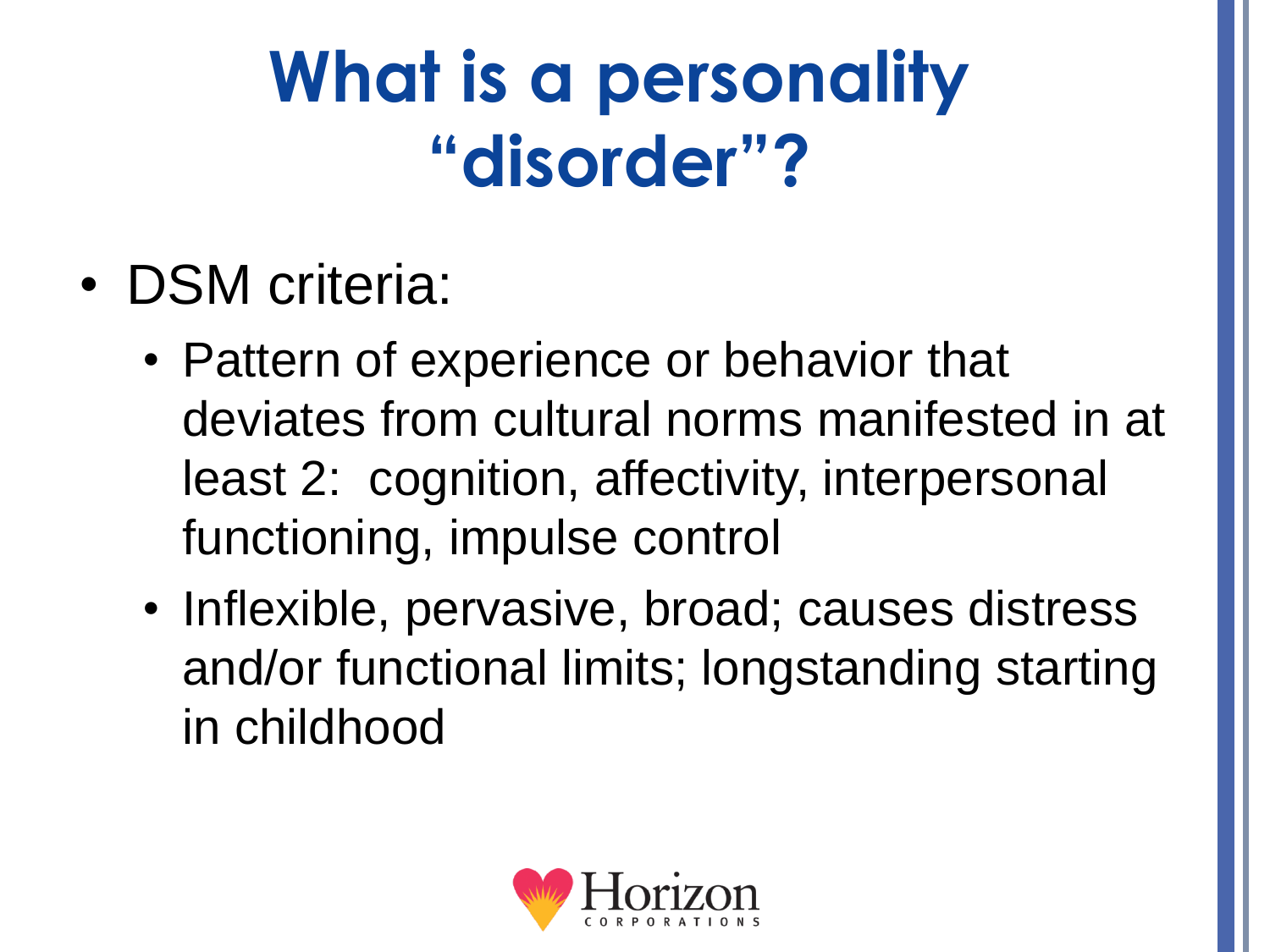# **Communication**

- Cooperative: I follow you, you follow me, can agree to disagree, does not intentionally engage in logical fallacy
- Non-cooperative: I follow you, you change the subject (even slightly), I follow you again, repeat until I engage with you in DRAMA

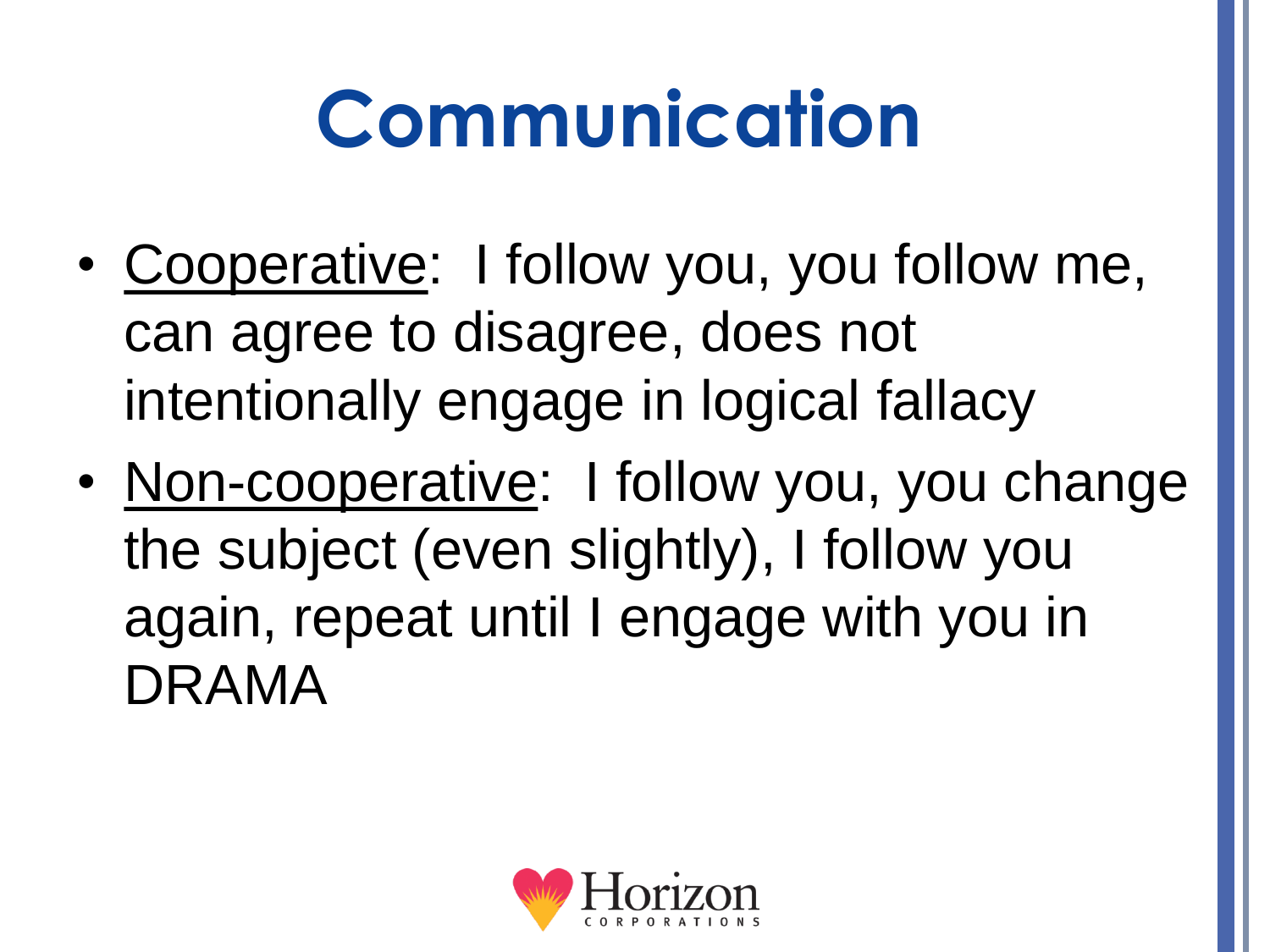#### **Drama**

- Rescuer
- Persecutor
- Victim
- Adapted from Greg Lester, PhD (1999)



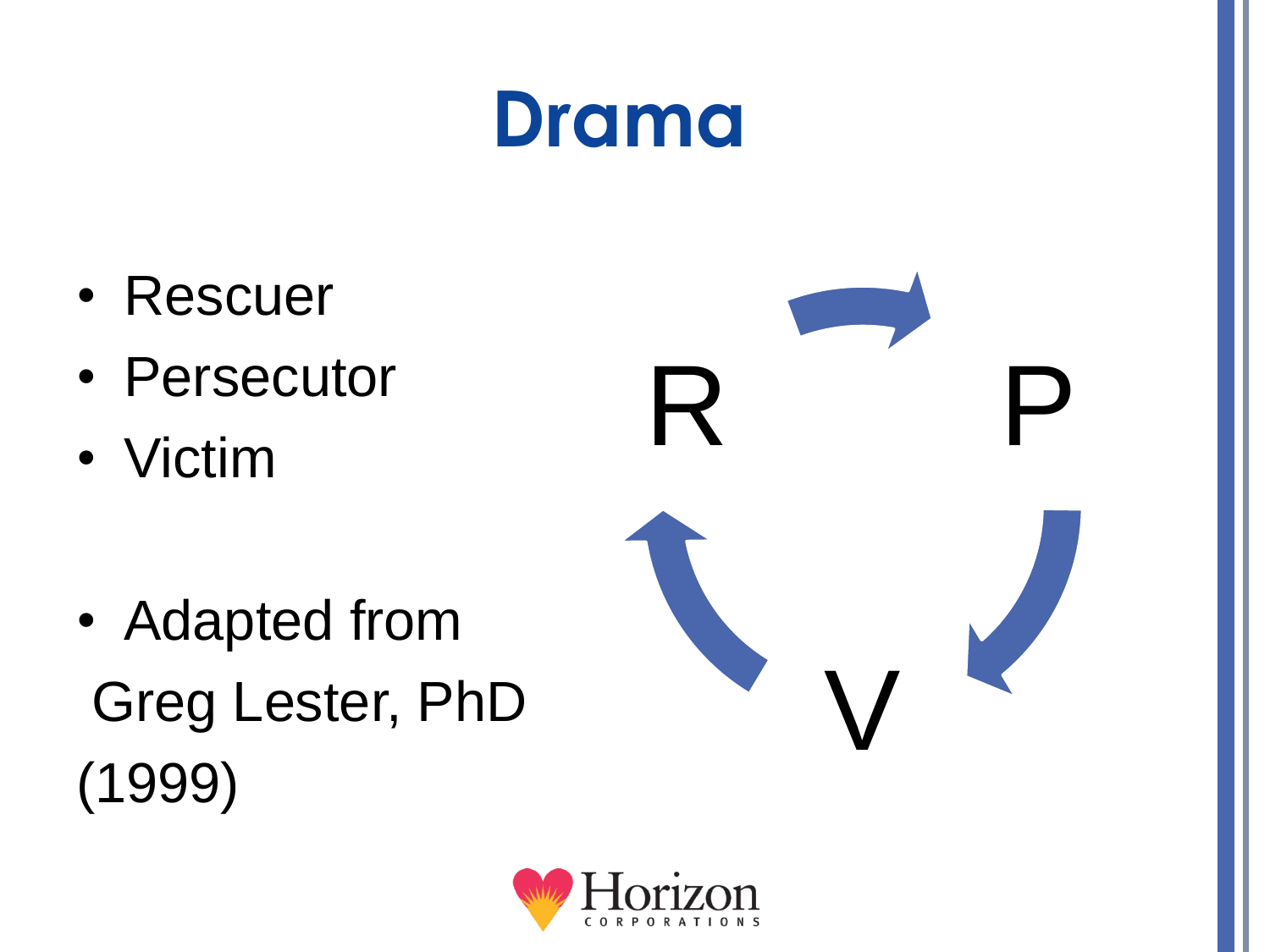#### **Drama Roles**



- Rescuer
	- Cognitive: I need to help, save, rescue, not let bad things happen, take care of this person, get them out of this situation, "I can bend the rule this one time," rationalizing

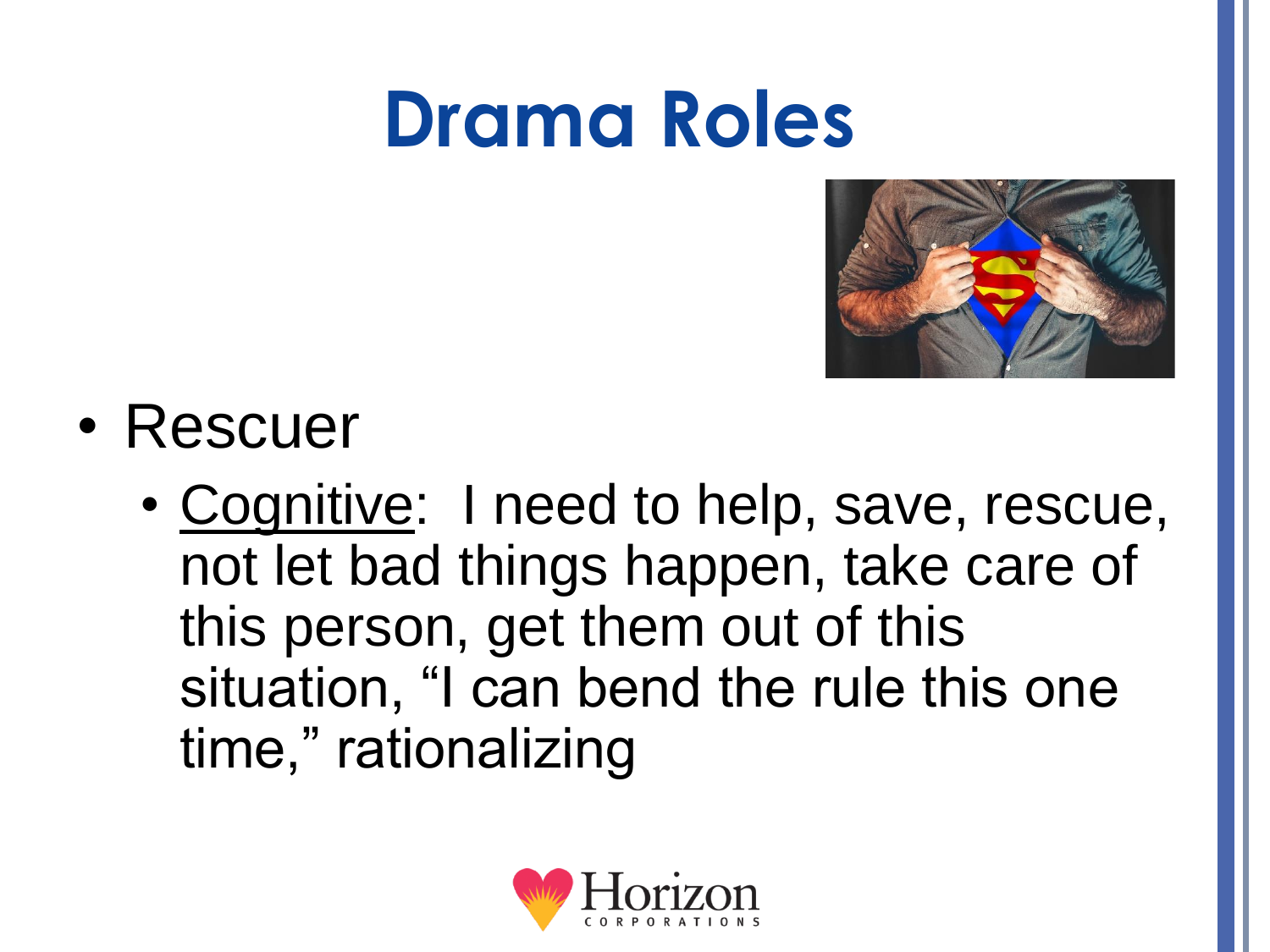

#### Emotional: sympathy (not empathy) = feeling "bad" for…, desperation, desire, guilt, shame, embarrassed

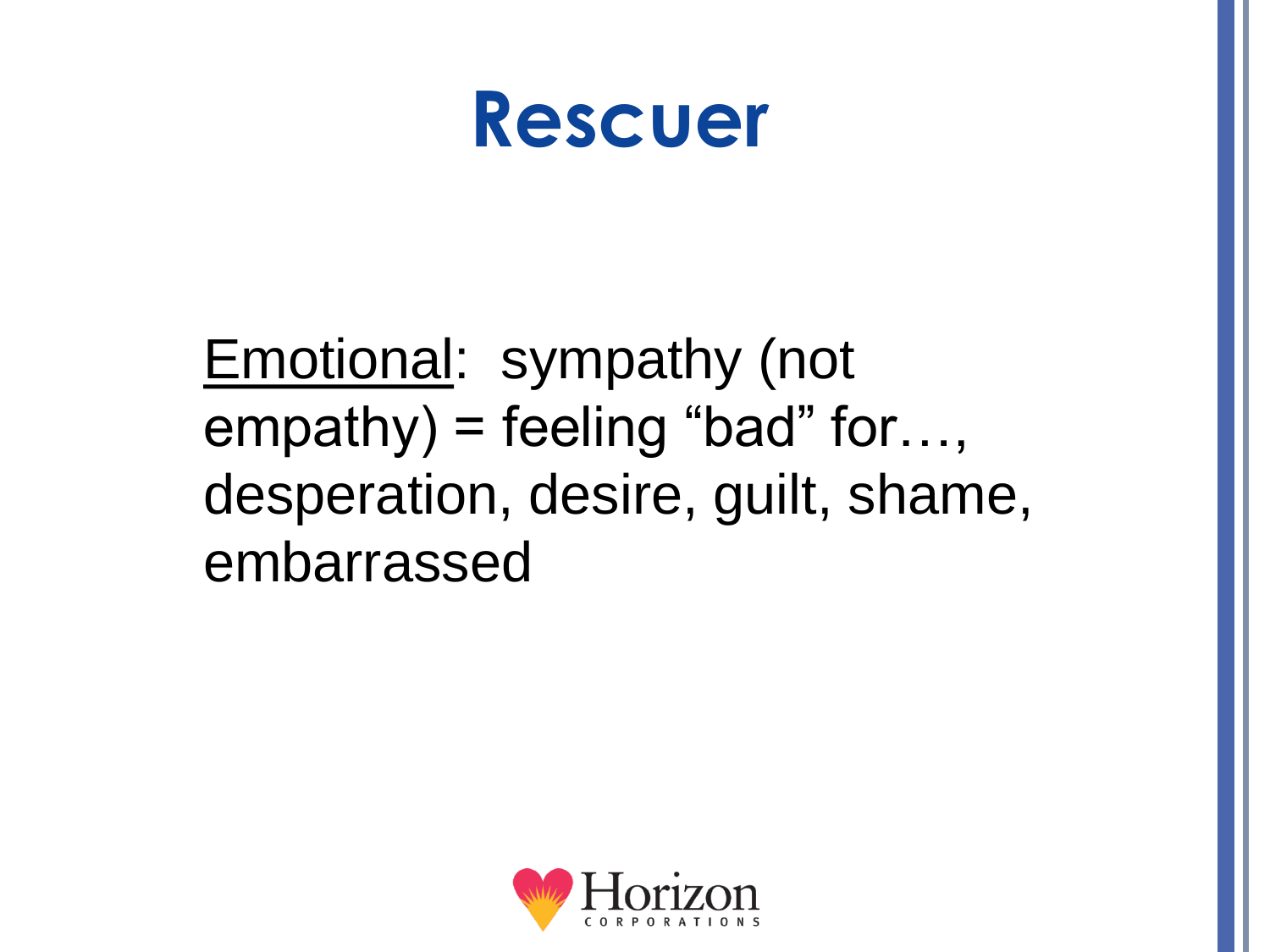

• Behavioral: going *above* above and *beyond* beyond, lending, spending, overadvocating, over-focusing on the one person (at the expense of others *and* self)

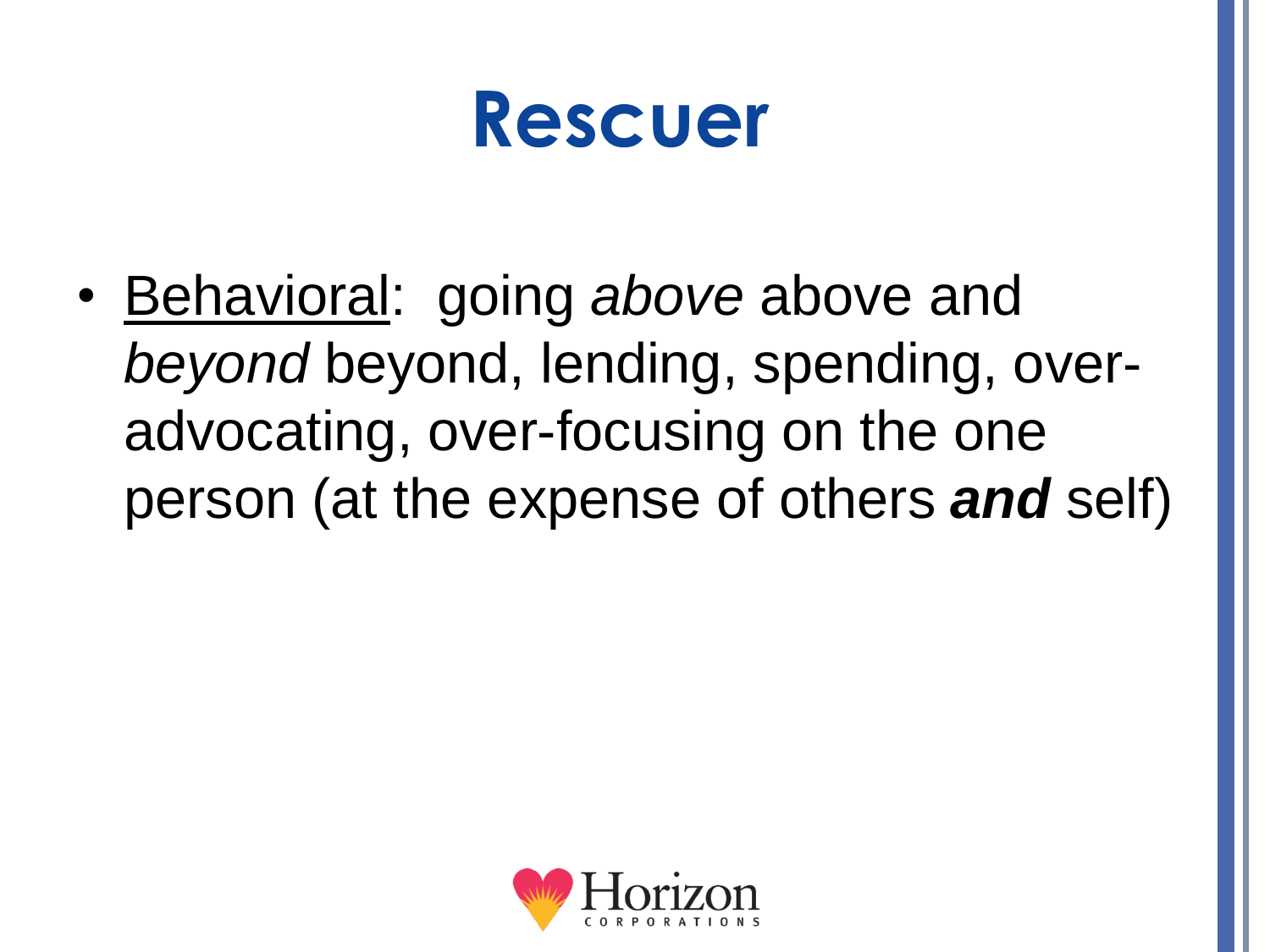### **Drama Roles**

- Persecutor
	- Cognitive: get them before they get me, he/she deserves this, can't stand that person, f\* 'em, let them figure it out, kill 'em all and let God sort it out, "I hate people."

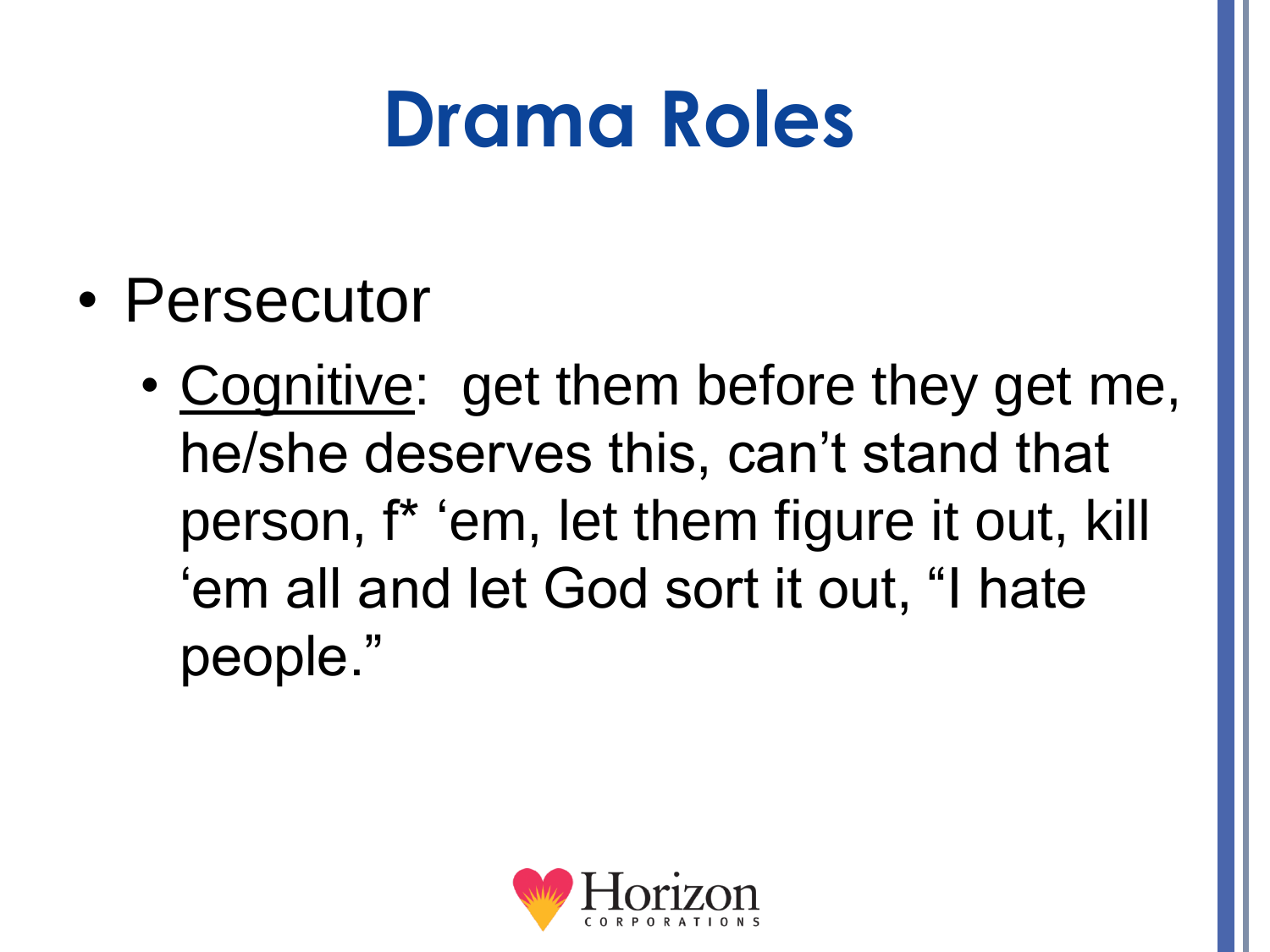#### **Persecutor**

• Emotional: anger, hatred, frustration, fear, dominance, powerful, powerless

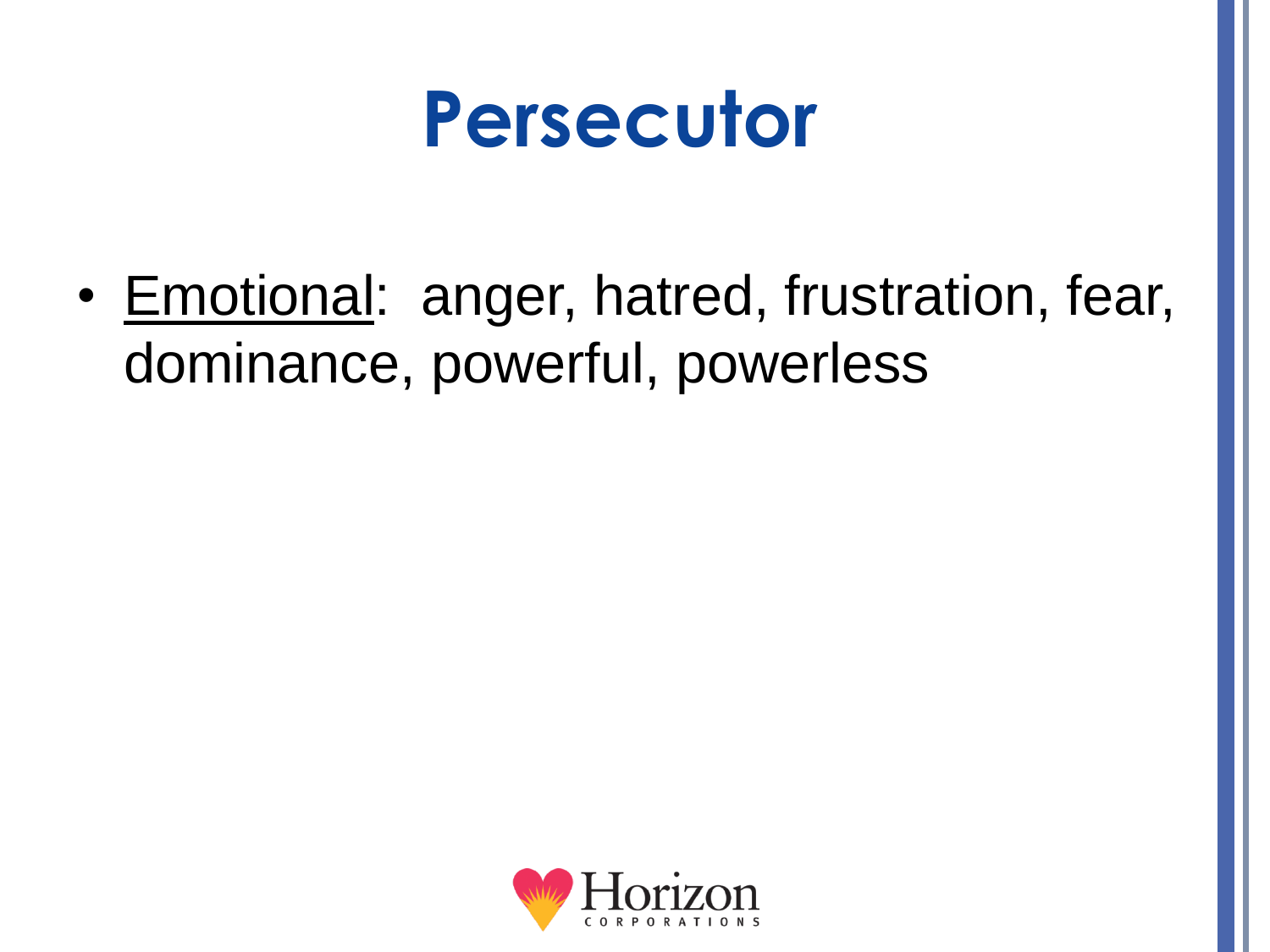### **Persecutor**

• Behavioral: late for appointment, punishing, withholding, intimidating, too loud, too close, specific blaming – "it's your fault," externalized – does not account for own role in problems, demanding, doesn't return phone calls

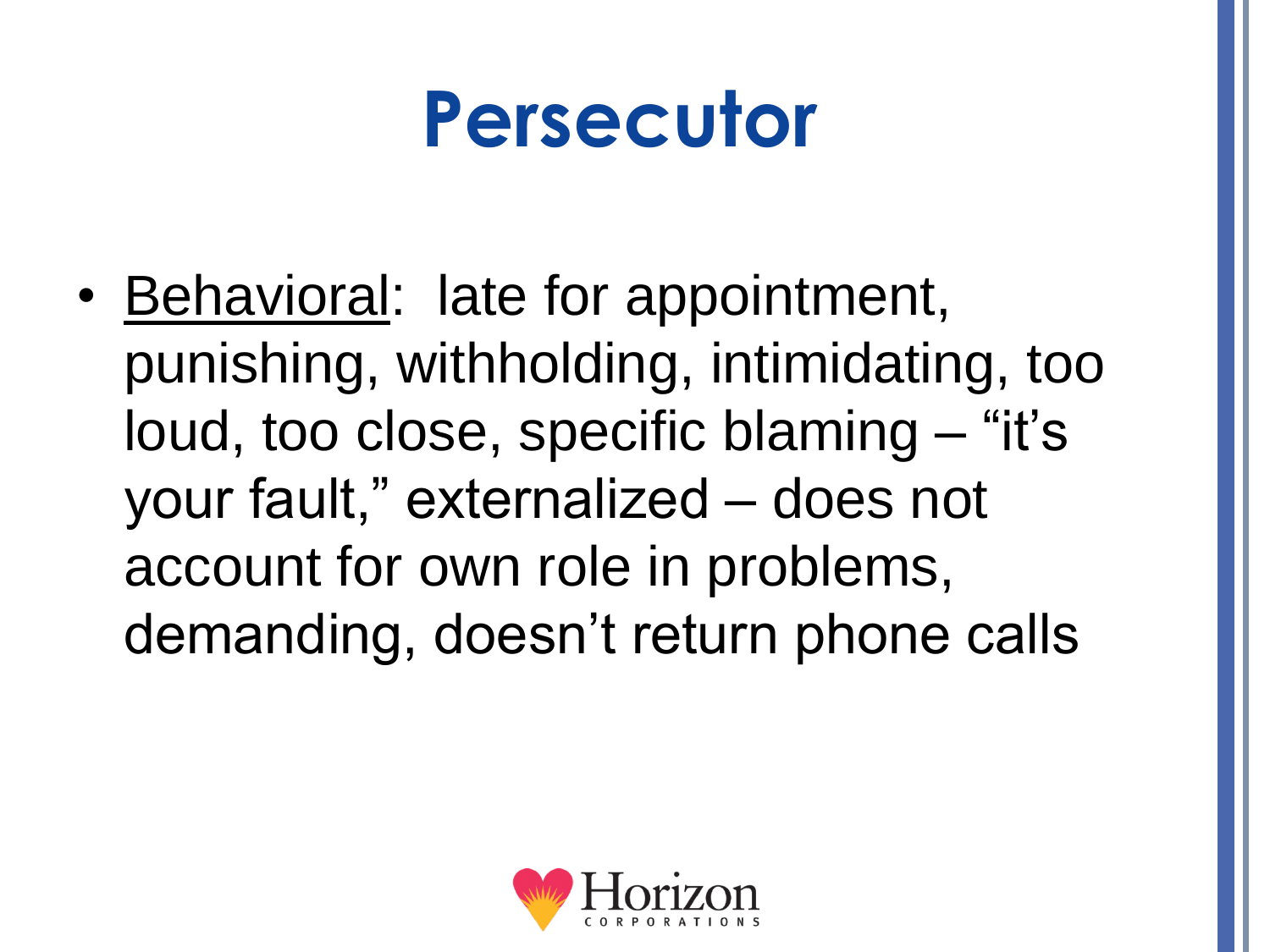### **Drama Roles**

- Victim
	- Cognitive: I'm no good, not good enough, a bad person/parent/client/etc., I don't deserve this, they can't do this to me, this "shouldn't" be happening, help me, fix me, leave me alone, personalizing, "waiting for the other shoe to drop."

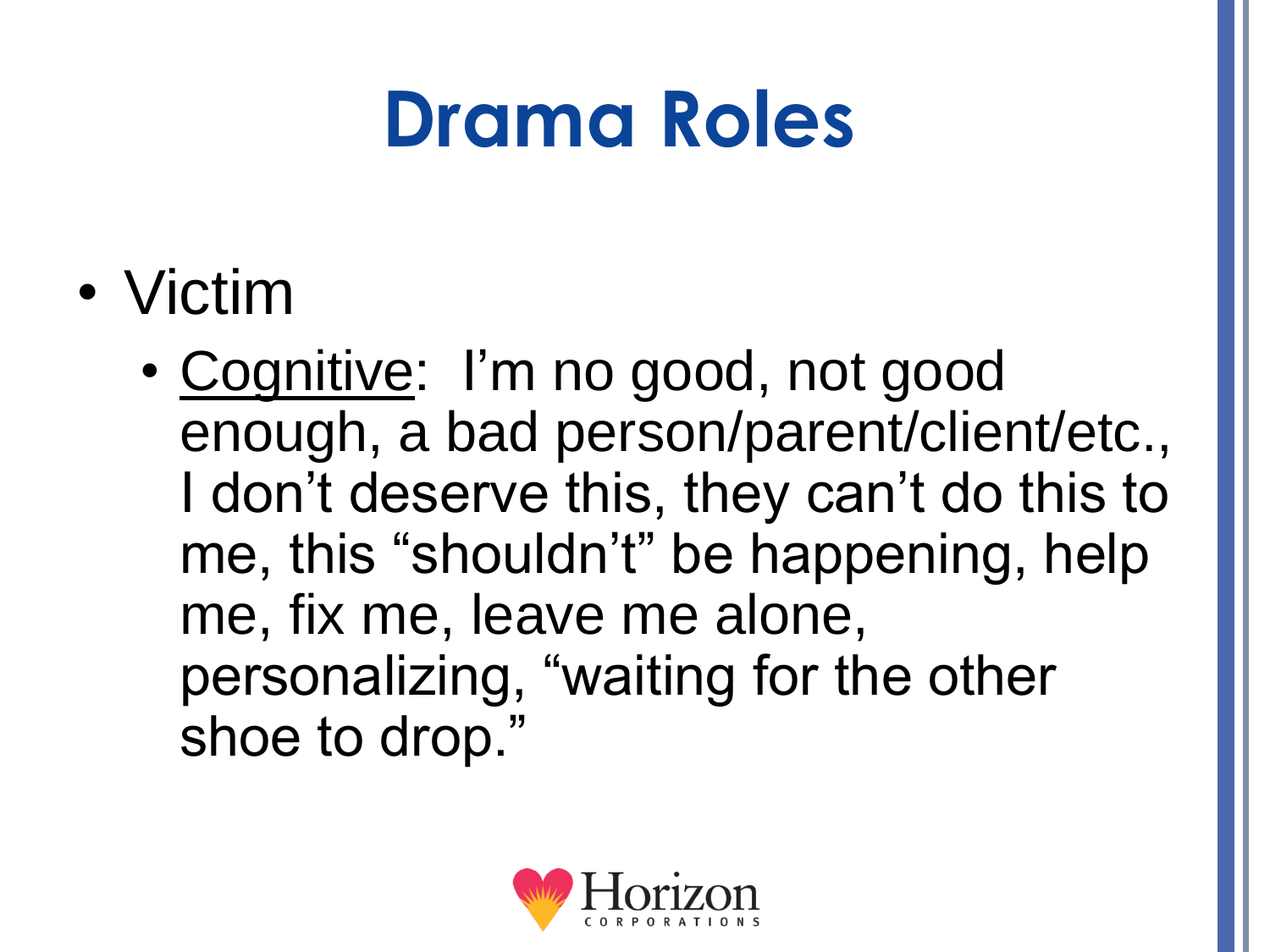### **Victim**

• Emotional: angry-scared, sad, powerless, shame, self-loathing, disgust, angst

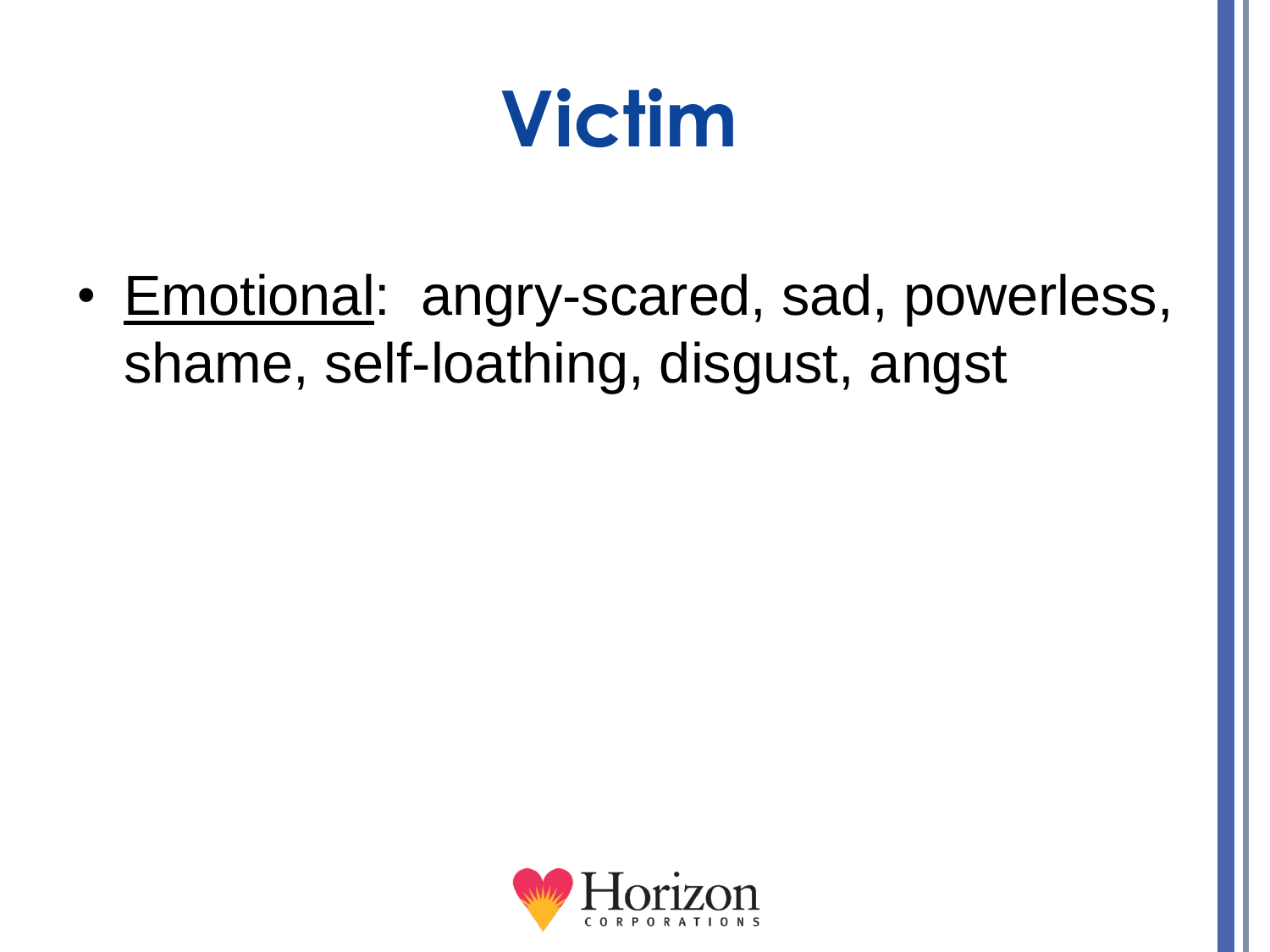## **Victim**

• Behavioral: avoidance, complaining, whining, somatization, vague blaming – "it's not my fault," too quiet, too far away (entice a "chase")

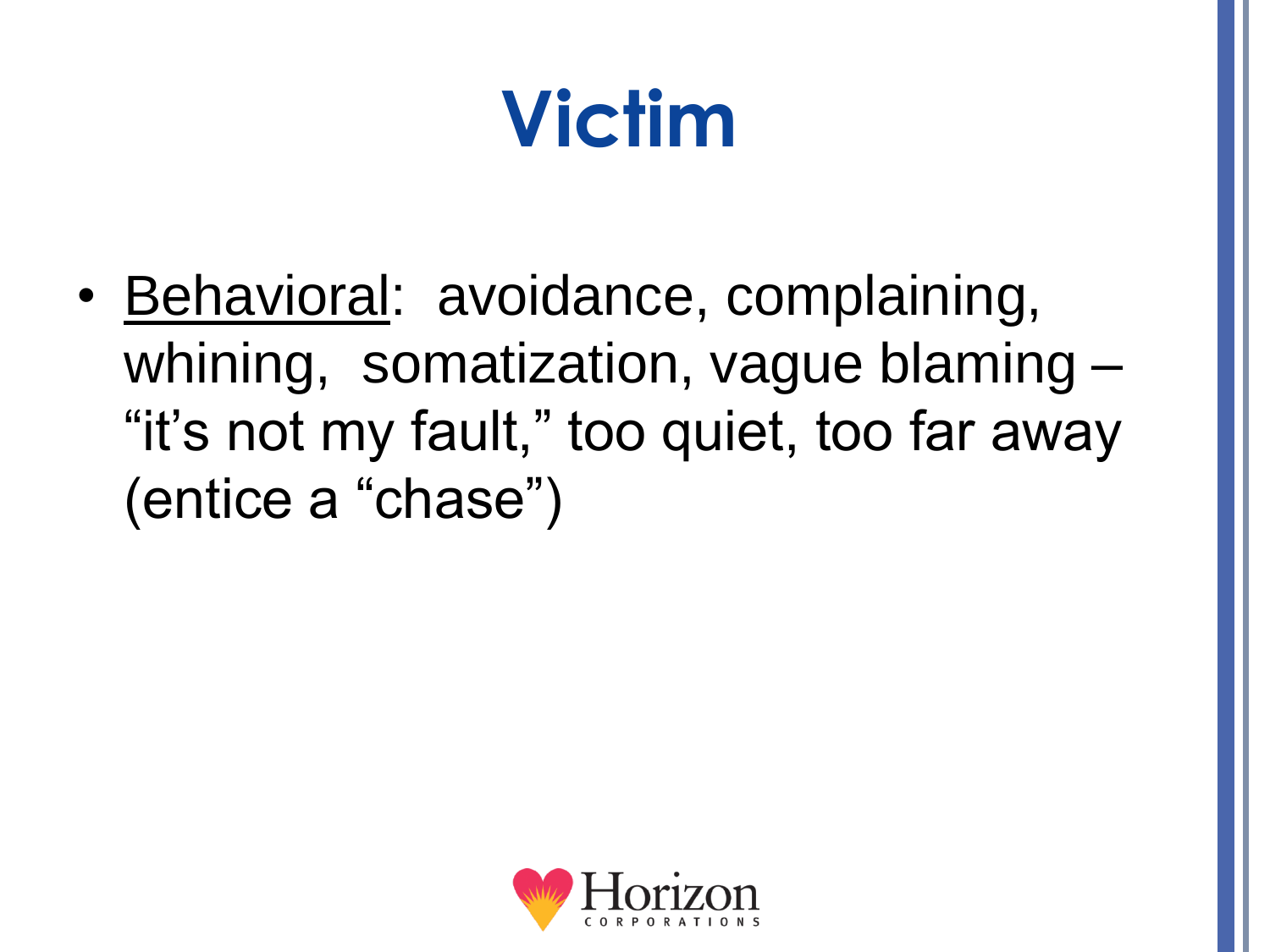# **Stay out of the Drama**

- Just observe
- Breathe
- Balance
- Take time out
- Vent, shake it off



- Respond, don't be reactive
- Take care of self and other therapeutically… this is NOT personal

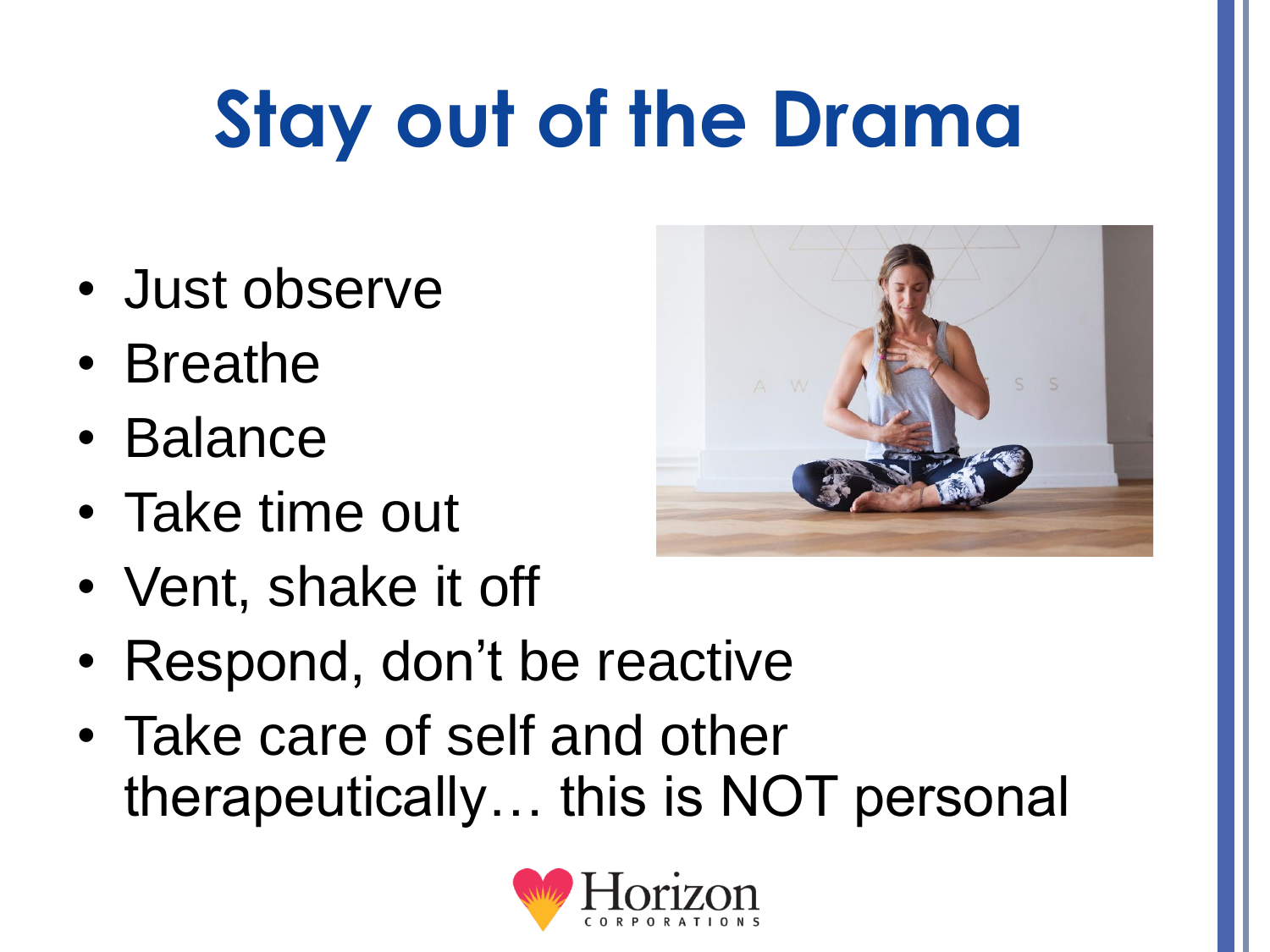### **Drama Switches**

- PPD: v-p-v
- SzPD: r-v-p; r-p-v YOU switch because of their detachment
- SztPD: p-v

• HPD: v-p-v

- AsPD: r-p; v-p
- 
- **BPD: v-p-v; r-p-v**
- -
-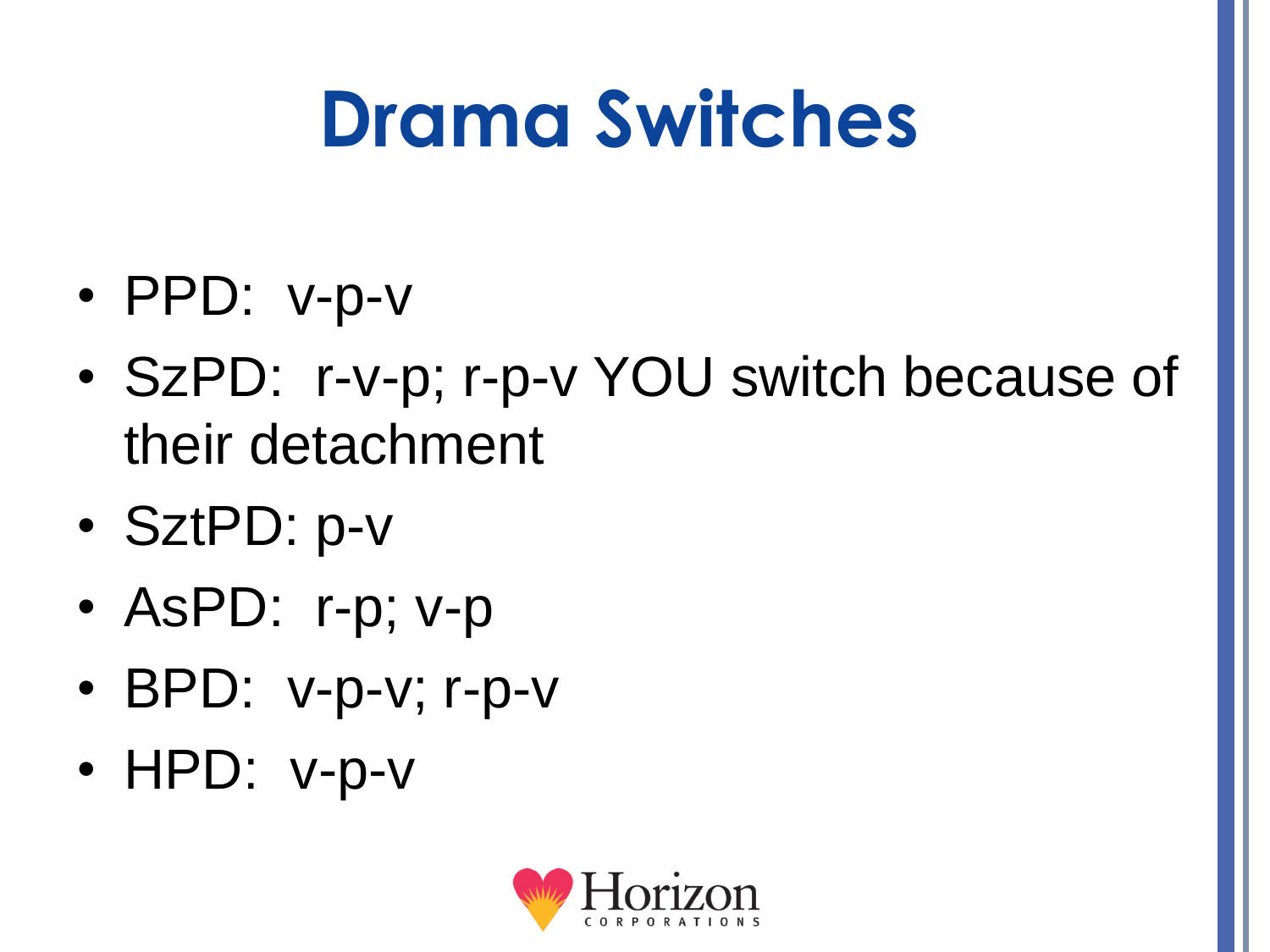## **Switch Patterns**

- NPD: r-p
- AvPD: r-p-v
- DPD: v-p
- OCPD: r-p
- Adapted from G. Lester (1999)